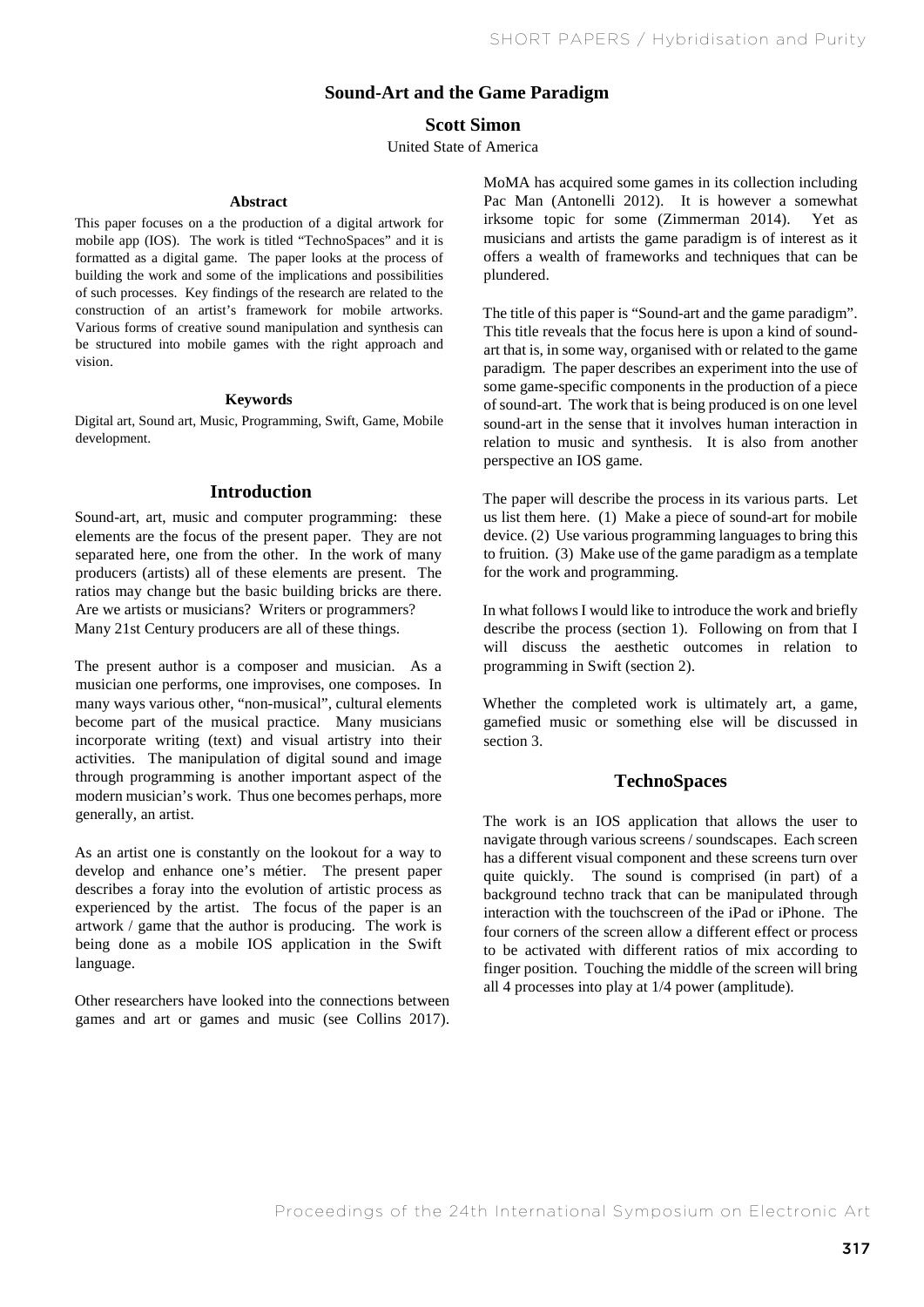Added to this when a particular game task is done (for example running over an enemy object or item) the kind and amount of effect or process is changed. An example of this is as follows. If (in the first screen) the player's avatar runs over an "alien" then the entire sound file is run through a distortion, which in turn is subject to the same morphing via 4 point crossfading described above. To be precise, the crossfading continues to have an effect on the sound (filters are applied or reverb is applied) but now the entire sound is shaped via the distortion. When another alien is touched / removed the distortion ramps down. Add to this a sound effect array is triggered at each such event (created in SuperCollider). This sound effect is triggered by events such as a collision and a random sound is picked out of the array. This interplay of elements and sound triggers creates a dynamic environment.

Below I will introduce some categories that relate to the construction and make-up of the work / game. A brief discussion of (or gloss on) each category will reveal aspects of the work and the making process associated with it.

**Work title: "**TechnoSpaces"

**Touch Screens:** The general idea was to create a work that allows some kind of utilisation of the iPad or iPhone screens to manipulate music files and synthesised waveforms. The screens themselves are quite a rich resource and provide an engaging way to manipulate the sound. Vector or Crossfading synthesis is a type of modulation that changes the emphasis of a sound (e.g partials) or series of effects (mix amounts) depending upon which screen section one is located in. The middle of the screen will provide a mix of 4 different components, and any given corner one component. In between one gets various different amounts.

**The audio:** work out a general approach to the music and sound of the work. This could really take any form, but as I was working with Swift and Apple's core audio framework there were some constraints. I have only limited experience with Swift and therefore the first steps were a kind of experiment.

Step 1: I utilised 2 techno tracks made earlier as the raw material for the first screens. I also made use of some synthesis using Swift and Core Audio. Added to this we have interactive tasks and game actions which have their own sound effects, these were produced in SuperCollider. The SuperCollider sound effects were imported into Swift as .Wav files. From there one can use Audio Units as "nodes" through which the audio passes. Effects can be applied in this way (filters etc.), and they can be applied equally to a synthesised tone or a Wav file. Chains of these nodes can be built up and manipulated. This is done by passing an audio "node" AVAudioPlayerNode() through various AVAudioUnits. Such chains can also be built on top of audio buffers (allowing synthesis and digital signal processing).

Step 2: I modified some Swift code (Allardice 2017) to create a series of synthesised tones. The code produced in TechnoSpaces allows a chord to be built up that changes with the user's finger position (or the position of the "player").

**SpriteKit / ScreenKit:** SpriteKit and SceneKit are the Swift IOS frameworks for game production. For the current (first) piece SpriteKit was utilised. It is not difficult to find tutorials for using the framework, and they can be turned towards more artistic ends. There are some very useful code forms in game design that can be appropriated, and SpriteKit offers some good ways to exploit and mine these. The work TechnoSpaces involves modification and customization of code from tutorials by Todd Perkins (Perkins 2017).

**Imagery:** In relation to producing the imagery various approaches were utilised. To create the "sprites" png files with a transparent alpha channel were constructed in Processing. Processing is ideally situated for this kind of work. It allows the artist freedom to quickly work things through and produce the elements that are required.

In the present case I was thinking that part of the game process would include small animated "enemy" sprites. These animations are made in Swift by animating in code the png files (constructed in Processing) with a timescale between frames. One uses 4 or 5 of png files as the basis of a small animation, and this animation is then put into play in the interactive game space.

Another way of adding interactive imagery and visuals is to use Shaders. Shaders are a very interesting and exciting way of making imagery (and manipulating imagery). Shaders (written in GLSL) are a type of program that makes use of the OpenGL framework. These shaders can easily be embedded in the Swift IOS system. The advantage of using these is that the visual then runs on the GPU of the device. This makes creating interesting and sophisticated visuals less CPU intensive, also allowing the programmer to keep the frame-rate of the application high. Shaders can be passed into an SKScene in Swift with the SKshader class which takes one parameter (the name of the shader itself: SKShader (fileNamed: "shader").

# **Aesthetics and Swift**

The aesthetic outcomes of the "TechnoSpaces" application are multiple. The app allows one to navigate through a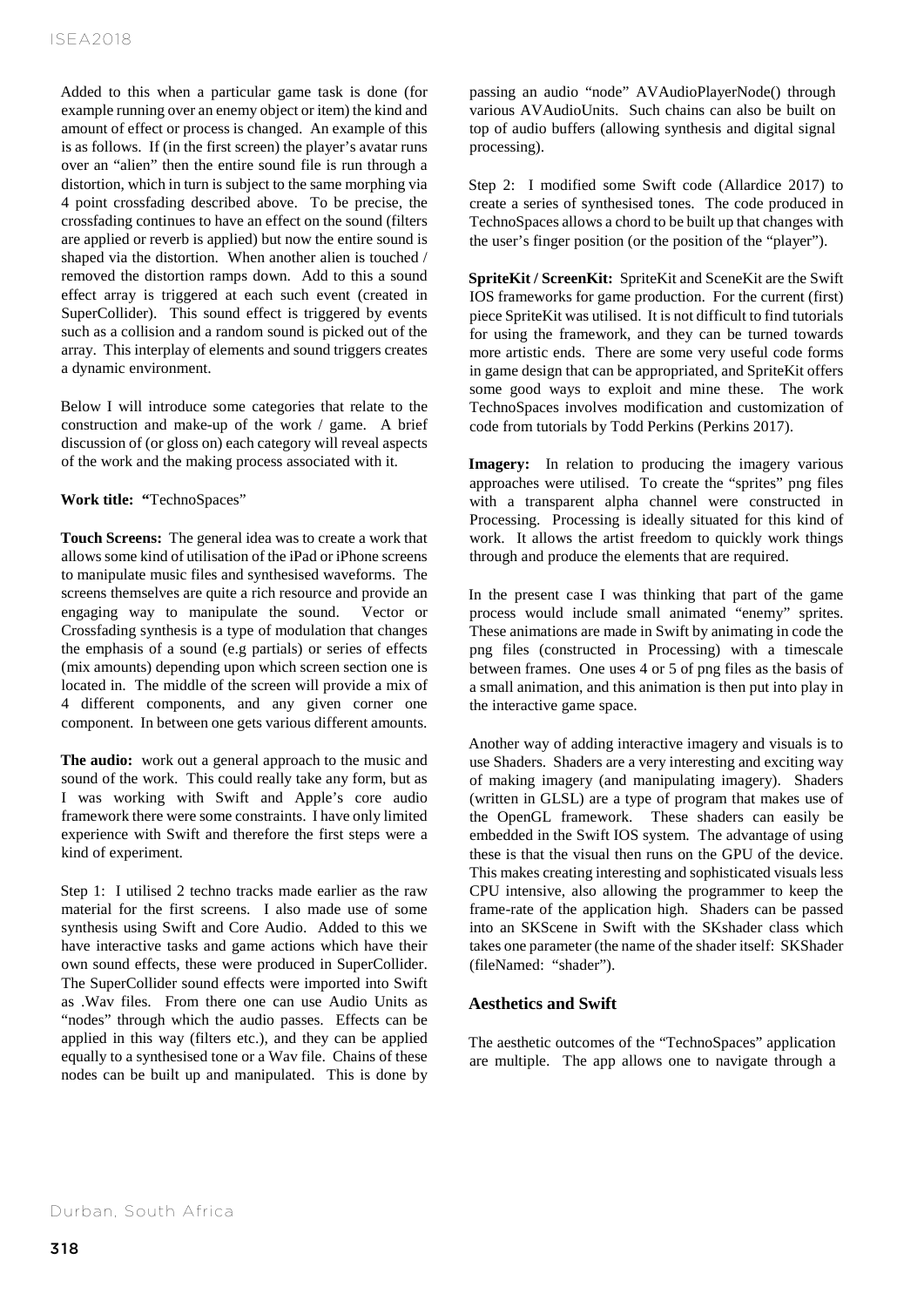series of screens in which music files are manipulated and visual tasks accomplished. The difficulty factor is not extreme: it is conceived as an enjoyable way to interact with sound and imagery. Each screen involves a background openGL structure that has some "movement". On this moving screen are embedded sprites and the "player". The touchscreen controls the "player", its avatar following the user's finger. The music and sound changes and is subject to the same gestures controlling the player. Other interactive sounds also appear and disappear within the sonic landscape.



Figure 1. Screen from TechnoSpaces

The different classes governing each screen are written in Swift. The classes have some global components that run above the changing screens - for example the background techno soundtrack remains through the first series of screens. The manner in which it is manipulated / modulated changes with each screen.

#### **Discussion**

The working process described here is still in a nascent form. It is a step towards more complex interactions and sound manipulation. That said, even as it structured now it could be utilised as a performance tool that has some quite

expressive capabilities. The touchscreen naturally lends itself to quick and fluid motions and the tracking is excellent. Using the work as a performance tool requires that everything be created with an eye (or ear) towards detailed musical and tonal quality. I have found that the parts are in place to allow such a focus on detail. Some extra yards are required in relation to the programming to ensure such results.

An aspect that could be emphasised is the rhythmic component of the interactions with the music. This would involve a task which can only be completed "on the beat" as it were. Thus the gesture would have to synchronise with the rhythms of the audio. This can be implemented quite easily by inserting a "tap" onto the output of Core Audio class. Such a tap could then be utilised as a test for collision or other captured gestures.

In relation to the status of the work and which genre it fits into, a couple of points can be made. At the moment the overall structure of the work make it very "game-like", and it is approached in this spirit often. However the author feels that it could easily become a performance tool for Electronic music, and it fits nicely into this category. As it stands it can be used in such a manner - adding bluetooth connectivity with a good pair of speakers fill out such a system.

## **Conclusion**

Working in the field of mobile applications is a rewarding and exciting direction for artists and musicians to go in. However it is not always easy to know where to start. The present research offers a completed work for discussion and analysis. The framework is built from various different technologies that can be understood and used by all. It is often difficult to know how to combine the different technologies into a good and meaningful practice that will reward use. The present research presents an option, or series of options, that can solve some of these dilemmas.

The piece is currently in beta testing on Apple's "TestFlight". Interested parties can contact the author to be added to the tester's program.

The source code will be available for study / reference at the conference, the author will construct a gist for the purpose.

### **Acknowledgements**

The author wishes to thank the Swift community for providing some of the answers to programming questions and CCS in Sydney for taking part in the Beta testing.